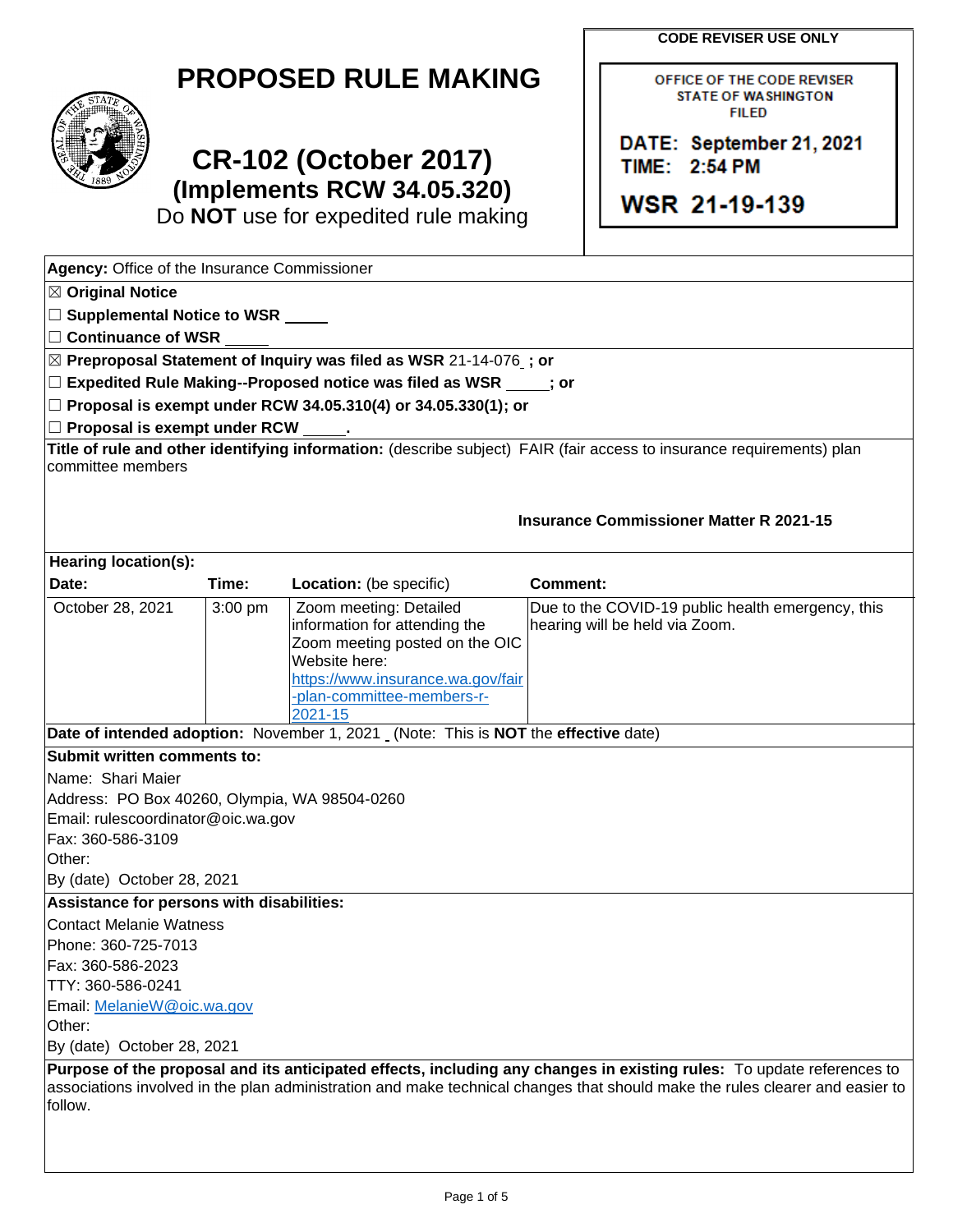| Reasons supporting proposal: The two associations currently named in the rules merged and operate under a new name. |                                                          |                                                                                                               |                              |  |
|---------------------------------------------------------------------------------------------------------------------|----------------------------------------------------------|---------------------------------------------------------------------------------------------------------------|------------------------------|--|
|                                                                                                                     |                                                          |                                                                                                               |                              |  |
|                                                                                                                     |                                                          |                                                                                                               |                              |  |
|                                                                                                                     |                                                          |                                                                                                               |                              |  |
|                                                                                                                     |                                                          |                                                                                                               |                              |  |
|                                                                                                                     |                                                          | Statutory authority for adoption: RCW 48.02.060, RCW 48.01.030, RCW 48.18.480                                 |                              |  |
|                                                                                                                     |                                                          |                                                                                                               |                              |  |
|                                                                                                                     |                                                          |                                                                                                               |                              |  |
| <b>Statute being implemented:</b>                                                                                   |                                                          |                                                                                                               |                              |  |
|                                                                                                                     |                                                          |                                                                                                               |                              |  |
| Is rule necessary because of a:                                                                                     |                                                          |                                                                                                               |                              |  |
| Federal Law?                                                                                                        |                                                          |                                                                                                               | Yes<br>$\boxtimes$ No        |  |
|                                                                                                                     | <b>Federal Court Decision?</b>                           |                                                                                                               | Yes<br>$\boxtimes$ No        |  |
| <b>State Court Decision?</b>                                                                                        |                                                          |                                                                                                               | Yes<br>$\boxtimes$ No        |  |
| If yes, CITATION:                                                                                                   |                                                          |                                                                                                               |                              |  |
|                                                                                                                     |                                                          | Agency comments or recommendations, if any, as to statutory language, implementation, enforcement, and fiscal |                              |  |
| matters:                                                                                                            |                                                          |                                                                                                               |                              |  |
|                                                                                                                     |                                                          |                                                                                                               |                              |  |
|                                                                                                                     |                                                          |                                                                                                               |                              |  |
|                                                                                                                     |                                                          |                                                                                                               |                              |  |
|                                                                                                                     |                                                          | Name of proponent: (person or organization) Mike Kreidler, Insurance Commissioner                             | $\Box$ Private               |  |
|                                                                                                                     |                                                          |                                                                                                               | $\Box$ Public                |  |
|                                                                                                                     |                                                          |                                                                                                               | ⊠ Governmental               |  |
|                                                                                                                     | Name of agency personnel responsible for:                |                                                                                                               |                              |  |
|                                                                                                                     | Name                                                     | <b>Office Location</b>                                                                                        | Phone                        |  |
| Drafting:                                                                                                           | Shari Maier                                              | P.O. Box 40255, Olympia, WA 98504-0255                                                                        | (360) 725-7173               |  |
| Implementation:                                                                                                     | Melanie Anderson                                         | P.O. Box 40255, Olympia, WA 98504-0255                                                                        | (360) 725-7214               |  |
| Enforcement:                                                                                                        | <b>Charles Malone</b>                                    | P.O. Box 40255, Olympia, WA 98504-0255                                                                        | (360) 725-7050               |  |
|                                                                                                                     |                                                          | Is a school district fiscal impact statement required under RCW 28A.305.135?                                  | $\Box$ Yes<br>$\boxtimes$ No |  |
| If yes, insert statement here:                                                                                      |                                                          |                                                                                                               |                              |  |
|                                                                                                                     |                                                          |                                                                                                               |                              |  |
|                                                                                                                     |                                                          | The public may obtain a copy of the school district fiscal impact statement by contacting:                    |                              |  |
| Name:<br>Address:                                                                                                   |                                                          |                                                                                                               |                              |  |
| Phone:                                                                                                              |                                                          |                                                                                                               |                              |  |
| Fax:                                                                                                                |                                                          |                                                                                                               |                              |  |
| TTY:                                                                                                                |                                                          |                                                                                                               |                              |  |
| Email:                                                                                                              |                                                          |                                                                                                               |                              |  |
| Other:                                                                                                              |                                                          |                                                                                                               |                              |  |
|                                                                                                                     | Is a cost-benefit analysis required under RCW 34.05.328? |                                                                                                               |                              |  |
|                                                                                                                     |                                                          | $\Box$ Yes: A preliminary cost-benefit analysis may be obtained by contacting:                                |                              |  |
| Name:<br>Address:                                                                                                   |                                                          |                                                                                                               |                              |  |
| Phone:                                                                                                              |                                                          |                                                                                                               |                              |  |
| Fax:                                                                                                                |                                                          |                                                                                                               |                              |  |
| TTY:                                                                                                                |                                                          |                                                                                                               |                              |  |
| Email:                                                                                                              |                                                          |                                                                                                               |                              |  |
| Other:                                                                                                              |                                                          |                                                                                                               |                              |  |
| $\boxtimes$ No:                                                                                                     | Cost Benefit Analysis under RCW 34.05.328(b)(iv):        | Please explain: The Office of the Insurance commissioner has determined that under this rule is exempt from a |                              |  |
|                                                                                                                     |                                                          |                                                                                                               |                              |  |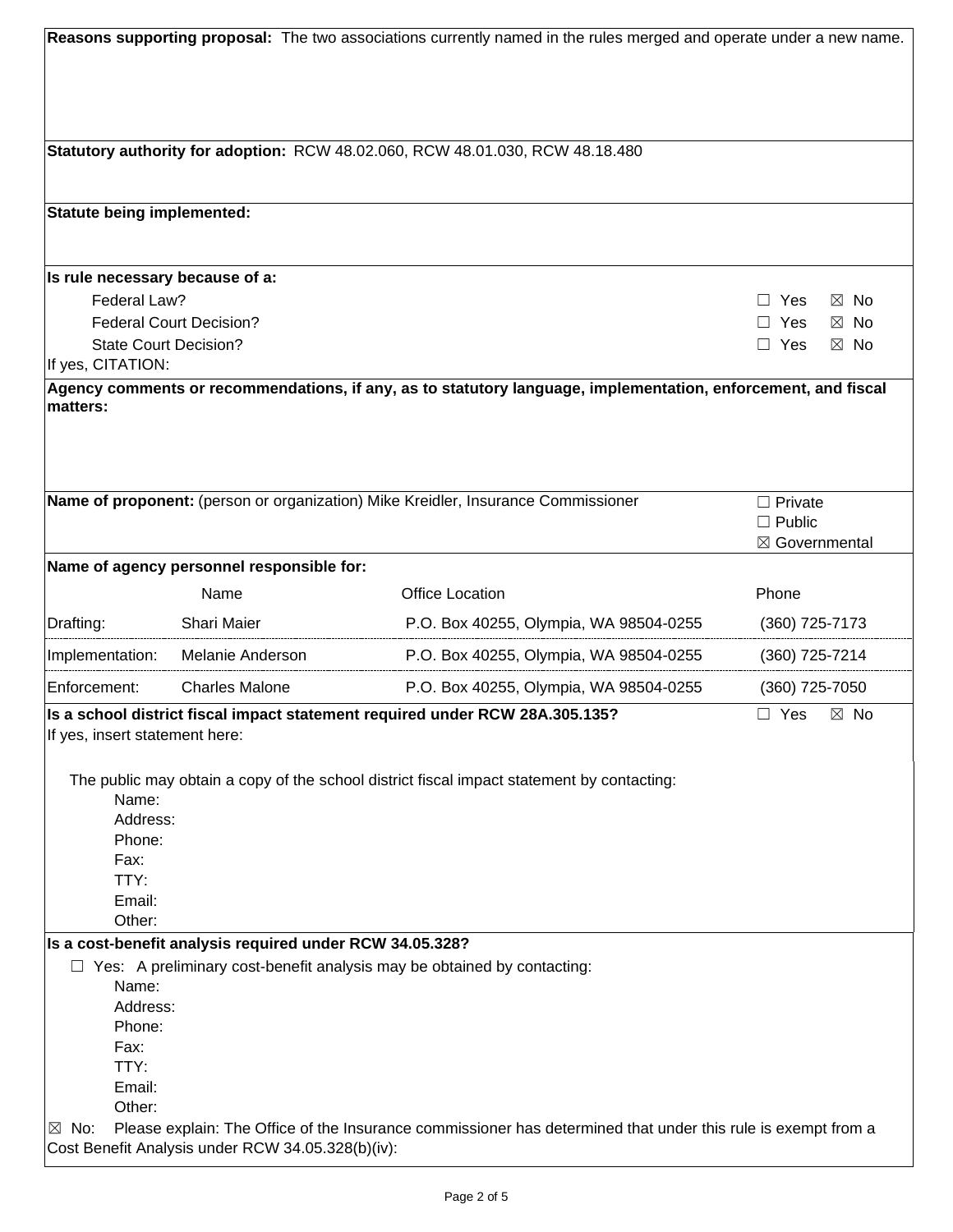• RCW 34.05.328(5)(b)(iv), this rulemaking will only correct typographical errors, make address or name changes, or clarify language of a rule without changing its effect and is exempt from RCW 34.05.328(1)(c).

This rulemaking involves replacing references to two associations by name to a generic association reference. Additional technical changes are included to improve rule clarity.

OIC determines that this rule is exempt from cost benefit analysis requirements.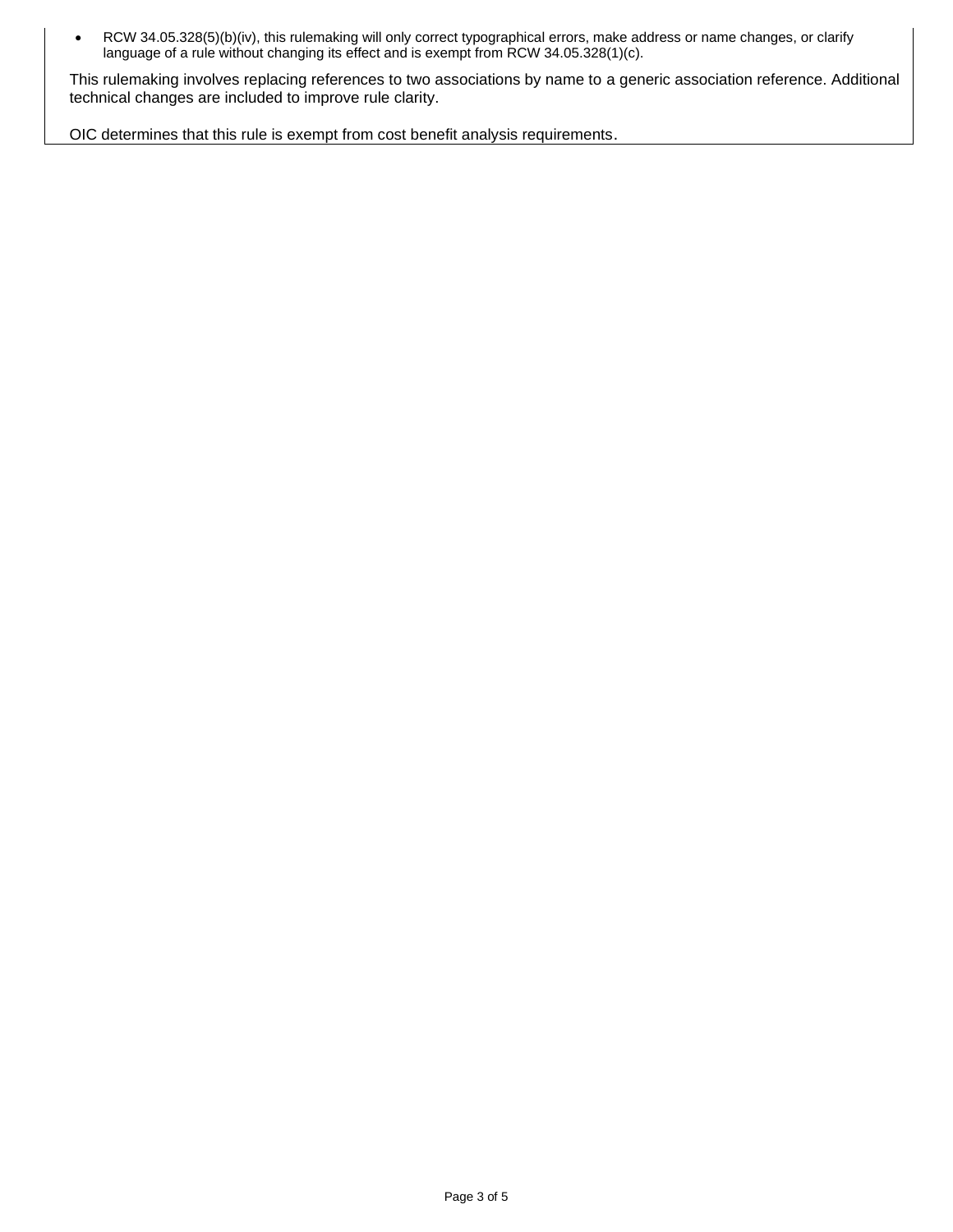| Regulatory Fairness Act Cost Considerations for a Small Business Economic Impact Statement:                                                                                                                                                                                                                                                                                                                                                                                                           |                                                                                                                                                                                                                                                                                                                                                                                                                                                                                                                                                                                                                                 |
|-------------------------------------------------------------------------------------------------------------------------------------------------------------------------------------------------------------------------------------------------------------------------------------------------------------------------------------------------------------------------------------------------------------------------------------------------------------------------------------------------------|---------------------------------------------------------------------------------------------------------------------------------------------------------------------------------------------------------------------------------------------------------------------------------------------------------------------------------------------------------------------------------------------------------------------------------------------------------------------------------------------------------------------------------------------------------------------------------------------------------------------------------|
| chapter 19.85 RCW). Please check the box for any applicable exemption(s):                                                                                                                                                                                                                                                                                                                                                                                                                             | This rule proposal, or portions of the proposal, may be exempt from requirements of the Regulatory Fairness Act (see                                                                                                                                                                                                                                                                                                                                                                                                                                                                                                            |
| $\Box$ This rule proposal, or portions of the proposal, is exempt under RCW 19.85.061 because this rule making is being<br>adopted solely to conform and/or comply with federal statute or regulations. Please cite the specific federal statute or<br>adopted.<br>Citation and description:<br>$\Box$ This rule proposal, or portions of the proposal, is exempt because the agency has completed the pilot rule process<br>defined by RCW 34.05.313 before filing the notice of this proposed rule. | regulation this rule is being adopted to conform or comply with, and describe the consequences to the state if the rule is not                                                                                                                                                                                                                                                                                                                                                                                                                                                                                                  |
| $\Box$<br>adopted by a referendum.                                                                                                                                                                                                                                                                                                                                                                                                                                                                    | This rule proposal, or portions of the proposal, is exempt under the provisions of RCW 15.65.570(2) because it was                                                                                                                                                                                                                                                                                                                                                                                                                                                                                                              |
| $\boxtimes$ This rule proposal, or portions of the proposal, is exempt under RCW 19.85.025(3). Check all that apply:                                                                                                                                                                                                                                                                                                                                                                                  |                                                                                                                                                                                                                                                                                                                                                                                                                                                                                                                                                                                                                                 |
| RCW 34.05.310 (4)(b)<br>$\Box$                                                                                                                                                                                                                                                                                                                                                                                                                                                                        | RCW 34.05.310 (4)(e)<br>$\Box$                                                                                                                                                                                                                                                                                                                                                                                                                                                                                                                                                                                                  |
| (Internal government operations)                                                                                                                                                                                                                                                                                                                                                                                                                                                                      | (Dictated by statute)                                                                                                                                                                                                                                                                                                                                                                                                                                                                                                                                                                                                           |
| RCW 34.05.310 (4)(c)<br>$\Box$                                                                                                                                                                                                                                                                                                                                                                                                                                                                        | RCW 34.05.310 (4)(f)<br>$\Box$                                                                                                                                                                                                                                                                                                                                                                                                                                                                                                                                                                                                  |
| (Incorporation by reference)                                                                                                                                                                                                                                                                                                                                                                                                                                                                          | (Set or adjust fees)                                                                                                                                                                                                                                                                                                                                                                                                                                                                                                                                                                                                            |
| RCW 34.05.310 (4)(d)<br>$\boxtimes$                                                                                                                                                                                                                                                                                                                                                                                                                                                                   | RCW 34.05.310 (4)(g)<br>$\Box$                                                                                                                                                                                                                                                                                                                                                                                                                                                                                                                                                                                                  |
| (Correct or clarify language)                                                                                                                                                                                                                                                                                                                                                                                                                                                                         | (i) Relating to agency hearings; or (ii) process                                                                                                                                                                                                                                                                                                                                                                                                                                                                                                                                                                                |
|                                                                                                                                                                                                                                                                                                                                                                                                                                                                                                       | requirements for applying to an agency for a license<br>or permit)                                                                                                                                                                                                                                                                                                                                                                                                                                                                                                                                                              |
| $\Box$ This rule proposal, or portions of the proposal, is exempt under RCW $\_\_\_\_\.\$                                                                                                                                                                                                                                                                                                                                                                                                             |                                                                                                                                                                                                                                                                                                                                                                                                                                                                                                                                                                                                                                 |
| on small businesses <sup>2"</sup> .<br>This rule proposal, or portions of the proposal, are exempt from requirements of the Regulatory Fairness Act under<br>$\bullet$<br>technical changes are included to improve rule clarity.                                                                                                                                                                                                                                                                     | Business Economic Impact Statement (SBEIS) must include "a brief description of the reporting, recordkeeping, and other<br>compliance requirements of the proposed rule, and the kinds of professional services that a small business is likely to need in<br>order to comply with such requirements To determine whether the proposed rule will have a disproportionate cost impact<br>RCW 19.85.025(3) – provides exclusions under RCW 34.05.310 (4)(d), it corrects/clarifies existing language.<br>This rulemaking involves replacing references to two associations by name to a generic association reference. Additional |
|                                                                                                                                                                                                                                                                                                                                                                                                                                                                                                       | OIC determines that this rule is exempt from small business economic impact statement requirements.                                                                                                                                                                                                                                                                                                                                                                                                                                                                                                                             |
|                                                                                                                                                                                                                                                                                                                                                                                                                                                                                                       | <b>COMPLETE THIS SECTION ONLY IF NO EXEMPTION APPLIES</b>                                                                                                                                                                                                                                                                                                                                                                                                                                                                                                                                                                       |
|                                                                                                                                                                                                                                                                                                                                                                                                                                                                                                       | If the proposed rule is not exempt, does it impose more-than-minor costs (as defined by RCW 19.85.020(2)) on businesses?                                                                                                                                                                                                                                                                                                                                                                                                                                                                                                        |
| Briefly summarize the agency's analysis showing how costs were calculated.<br>$\Box$ No                                                                                                                                                                                                                                                                                                                                                                                                               |                                                                                                                                                                                                                                                                                                                                                                                                                                                                                                                                                                                                                                 |
| $\Box$ Yes<br>economic impact statement is required. Insert statement here:                                                                                                                                                                                                                                                                                                                                                                                                                           | Calculations show the rule proposal likely imposes more-than-minor cost to businesses, and a small business                                                                                                                                                                                                                                                                                                                                                                                                                                                                                                                     |
| contacting:                                                                                                                                                                                                                                                                                                                                                                                                                                                                                           | The public may obtain a copy of the small business economic impact statement or the detailed cost calculations by                                                                                                                                                                                                                                                                                                                                                                                                                                                                                                               |
| Name:                                                                                                                                                                                                                                                                                                                                                                                                                                                                                                 |                                                                                                                                                                                                                                                                                                                                                                                                                                                                                                                                                                                                                                 |
| Address:                                                                                                                                                                                                                                                                                                                                                                                                                                                                                              |                                                                                                                                                                                                                                                                                                                                                                                                                                                                                                                                                                                                                                 |
| Phone:                                                                                                                                                                                                                                                                                                                                                                                                                                                                                                |                                                                                                                                                                                                                                                                                                                                                                                                                                                                                                                                                                                                                                 |
| Fax:                                                                                                                                                                                                                                                                                                                                                                                                                                                                                                  |                                                                                                                                                                                                                                                                                                                                                                                                                                                                                                                                                                                                                                 |
| TTY:                                                                                                                                                                                                                                                                                                                                                                                                                                                                                                  |                                                                                                                                                                                                                                                                                                                                                                                                                                                                                                                                                                                                                                 |

<sup>&</sup>lt;sup>1</sup> Chapter 19.85.030: http://app.leg.wa.gov/RCW/default.aspx?cite=19.85.030

<sup>2</sup> RCW 19.85.040:<http://app.leg.wa.gov/RCW/default.aspx?cite=19.85.040>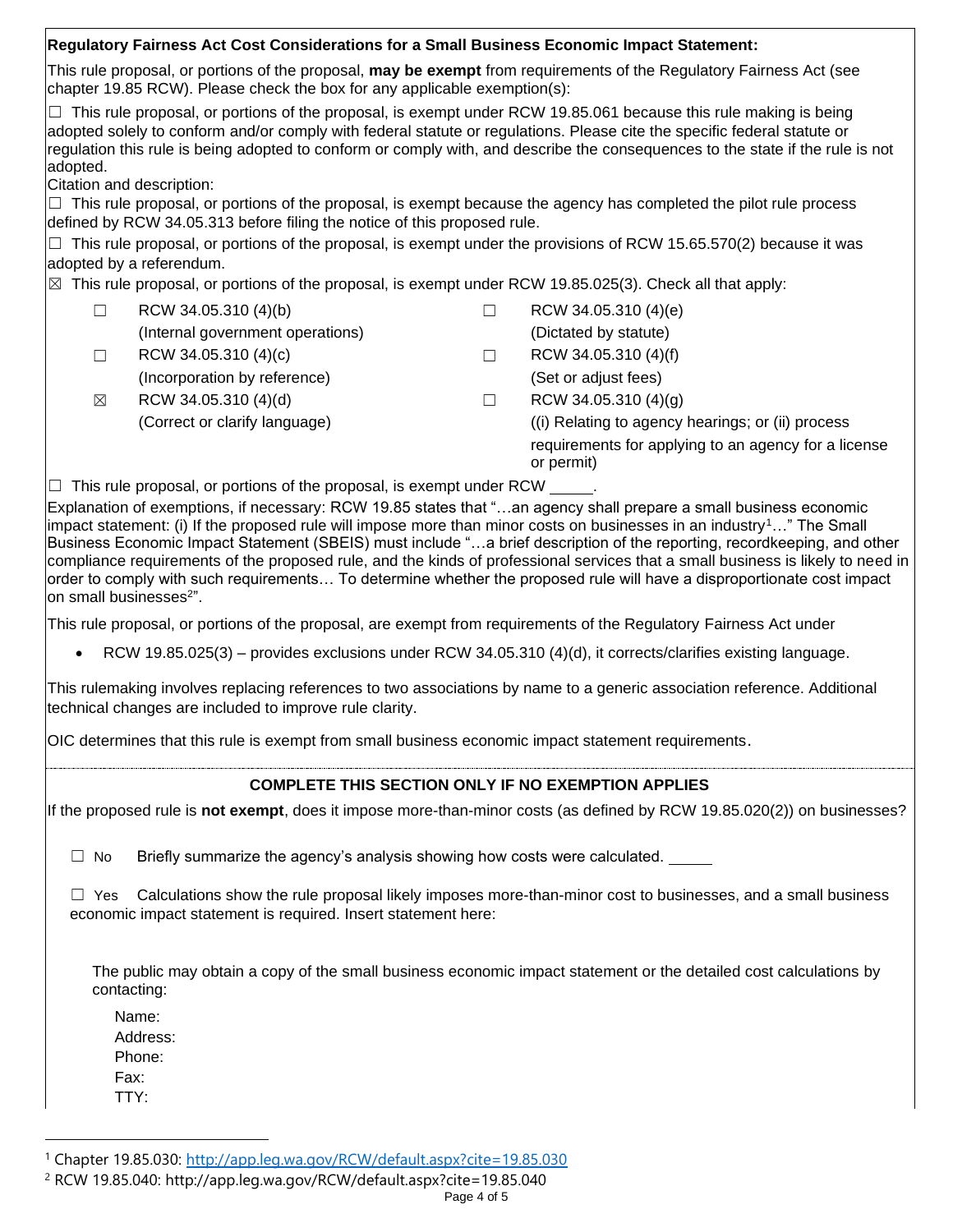| Email:<br>Other:                     |              |
|--------------------------------------|--------------|
| Date: September 21, 2021             | Signature:   |
| Name: Mike Kreidler                  | Mihe Kreidle |
| <b>Title: Insurance Commissioner</b> |              |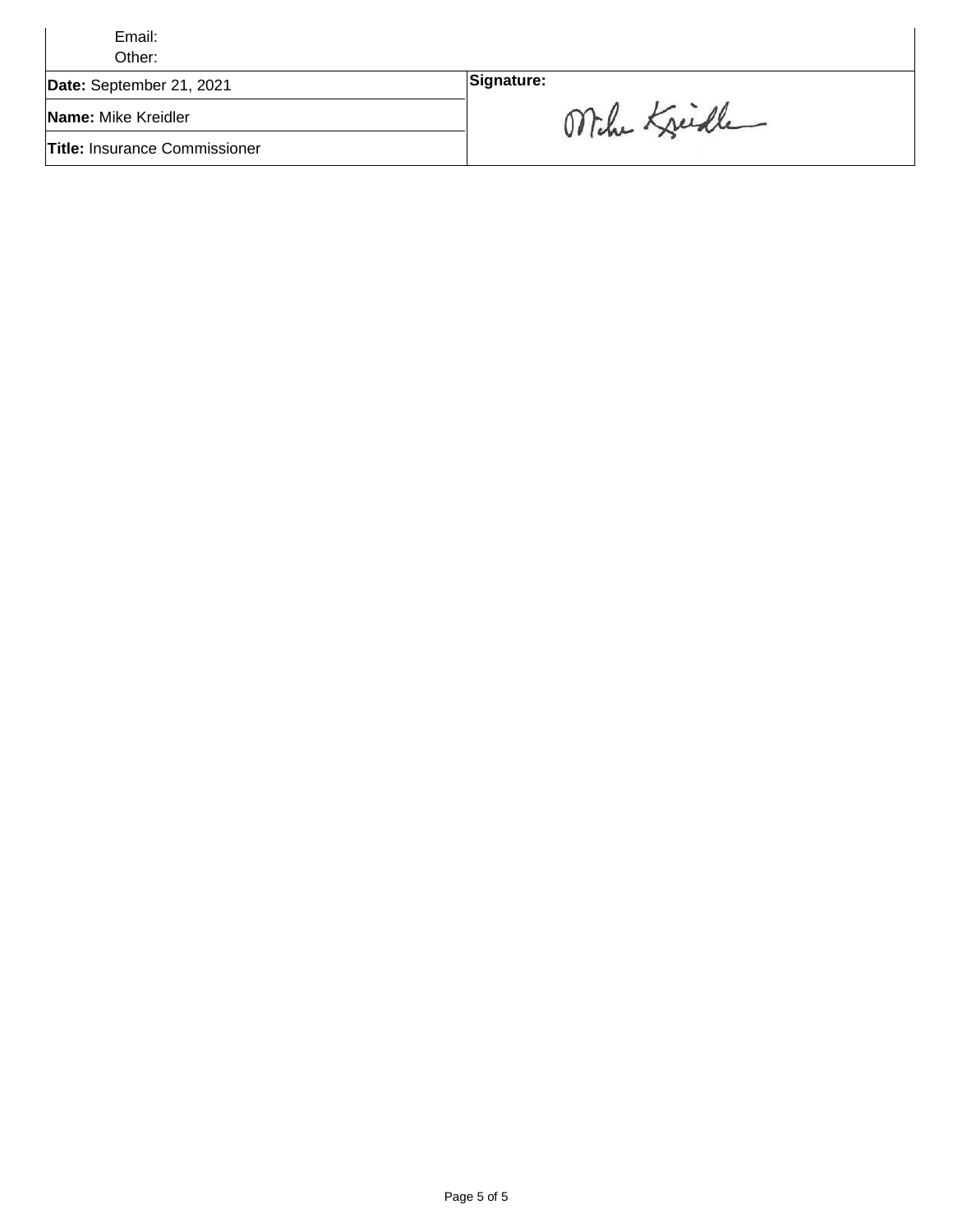AMENDATORY SECTION (Amending WSR 14-21-179, filed 10/22/14, effective  $\frac{11}{22/14}$ 

WAC 284-19-140 Administration. (1) This program shall be administered by a governing committee (referred to as the committee) of the facility, subject to the supervision of the commissioner, and operated by a manager appointed by the committee.

(2) The committee consists of nine members, including ( $(five)$ ) six insurers, ((elected from each of the following)) as follows:<br>(a) ((American Insurance Association (one member))) Property in-

surers represented by any trade association(s) shall designate or elect three members;

(b) ((Property Casualty Insurers Association of America (two mem-<br>bers):

 $\overline{(e)}}$ )) All other stock insurers shall elect  $((+))$ one member $((+)$ ) by a majority vote counted on a weighted basis in accordance with each insurer's premiums written and the aggregate premiums written for all insurers in this respective group; ((and

 $\left(\frac{d}{d}\right)$ ) (c) All other nonstock insurers shall elect ( $\left(\frac{d}{d}\right)$ ) one member  $((+))$  by a majority vote counted on a weighted basis in accordance with each insurer's premiums written and the aggregate premiums writ-<br>ten for all insurers in this respective group;

(d) A sixth member ((shall)) must be an insurer designated as the service insurer under the program $((-))$ , and the commissioner shall designate a sixth member if there is more than one service insur-<br>er((-));

(e) The other three members are individuals who are appointed by the commissioner to serve, none of whom have a direct or indirect interest in any insurer except as a policyholder((<del>. The individual mem-<br>bers serve for a period of one year or until their successors are ap-<br>pointed.));<br>(f) Not more than one insurer in a group under the same manage-</del>

ment or ownership shall serve on the committee at the same time( $(\frac{1}{r})$ ); and

(g) One of the six insurers on the governing committee  $((shalt))$ must be a domestic insurer.

(3) The governing committee may issue operating procedures and other directives to carry out the purposes of this plan and directives of the commissioner.

(4) Each person serving on the committee or any subcommittee,<br>each member of the facility, and each officer and employee of the facility shall be indemnified by the facility against all costs and ex-<br>penses actually and necessarily incurred in connection with the de-<br>fense of any action, suit, or proceeding in which he or she is made a party by reason of being or having been a member of the committee, or a member or officer or employee of the facility except in relation to matters as to which he or she has been judged in such action, suit, or proceeding to be liable by reason of willful misconduct in the performance of duties as a member of the committee, or a member or officer or employee of the facility. This indemnification does not apply to any loss, cost, or expense on insurance policy claims under the program. Indemnification is not exclusive of other rights to which such member or officer may be entitled as a matter of law.

(5) Members on the committee serve for a period of one year or until successors are elected, designated or appointed, as applicable.